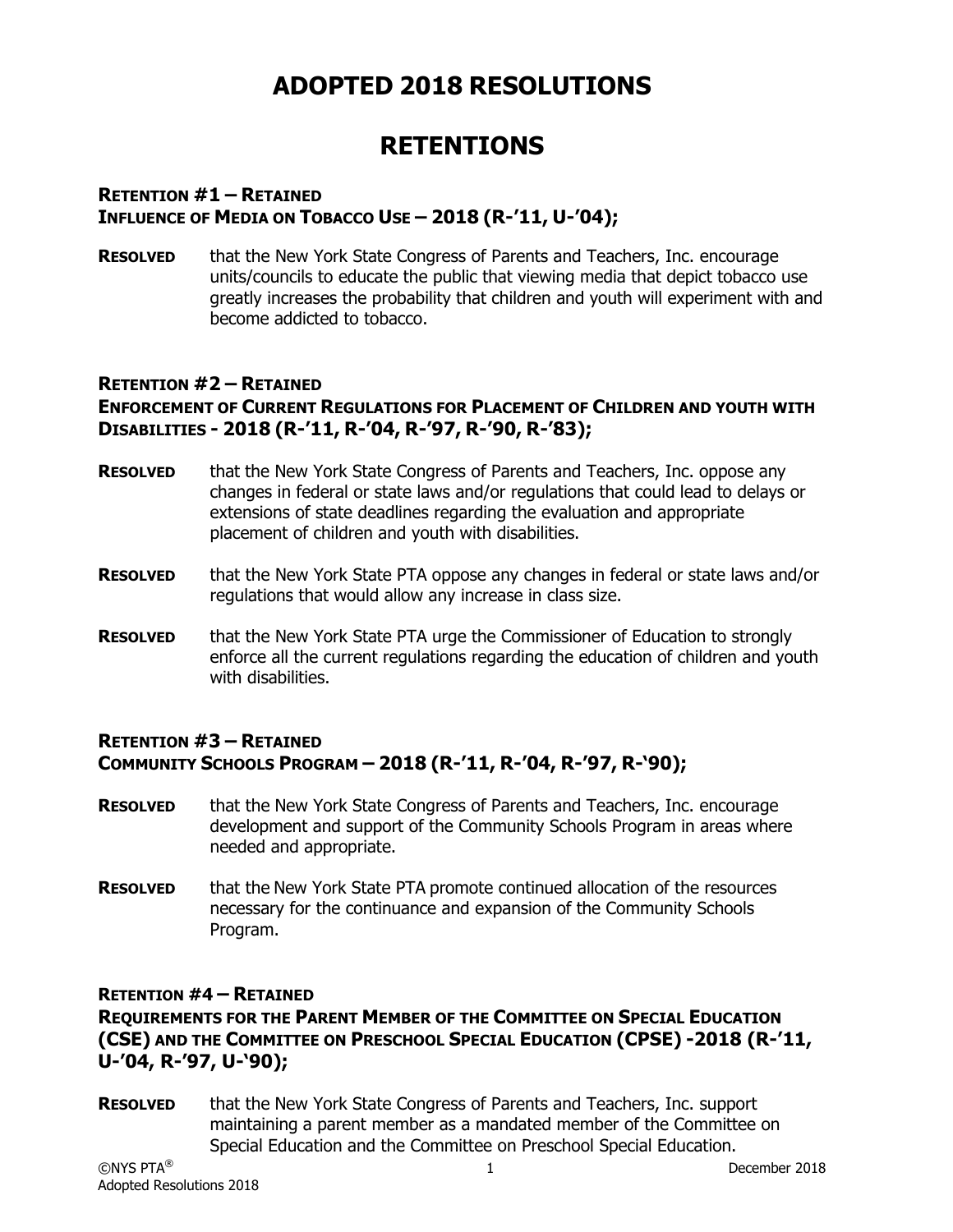**RESOLVED** that the New York State PTA urge New York State Education Department's Office for Special Education Services to require training through the Special Education Training and Resource Center (SETRC) for the parent member on the CSE and CPSE.

#### **RETENTION #5 – RETAINED RECESS FOR STUDENTS – 2018 (R-'11, R-'04);**

- **RESOLVED** that the New York State Congress of Parents and Teachers, Inc. urge the Board of Regents and the New York State Education Department to encourage every school district to offer at least twenty minutes a day of supervised, unstructured time (recess) for all elementary students in New York State.
- **RESOLVED** that the New York State PTA urge that recess not be eliminated from a child's school day due to academic failure and that teachers, parents and administrators consider alternative behavior modification methods before denying any child recess activities.

#### **RETENTION #6 – RETAINED**

#### **SCHOOL COUNSELORS IN SECONDARY SCHOOLS- 2018 (R-'11, U-'02, U-'01, R-'94, R- '87);**

- **RESOLVED** that the New York Congress of Parents and Teachers, Inc. urge the State Education Department and Board of Regents to require certified school counselors in all public secondary schools.
- **RESOLVED** that the New York State PTA urge the State Education Department and the Board of Regents to establish a maximum number of students per school counselor in all public secondary schools and that this ratio not exceed 200 to 1.

#### **RETENTION #7 – RETAINED SEWAGE WASTE PROBLEMS – 2018 (R-'11, U-'04, R-'97, R-'90, R-'83);**

- **RESOLVED** that the New York State Congress of Parents and Teachers, Inc. support state legislation for environmental air quality and health risk studies of proposed and existing sewage plants.
- **RESOLVED** that the New York State PTA urge authorities to establish regulations and enforce existing statutes and regulations in regard to indiscriminate use of sanitary sewage systems for the disposal of unlawful material (toxic waste) by industrial, commercial, and residential users.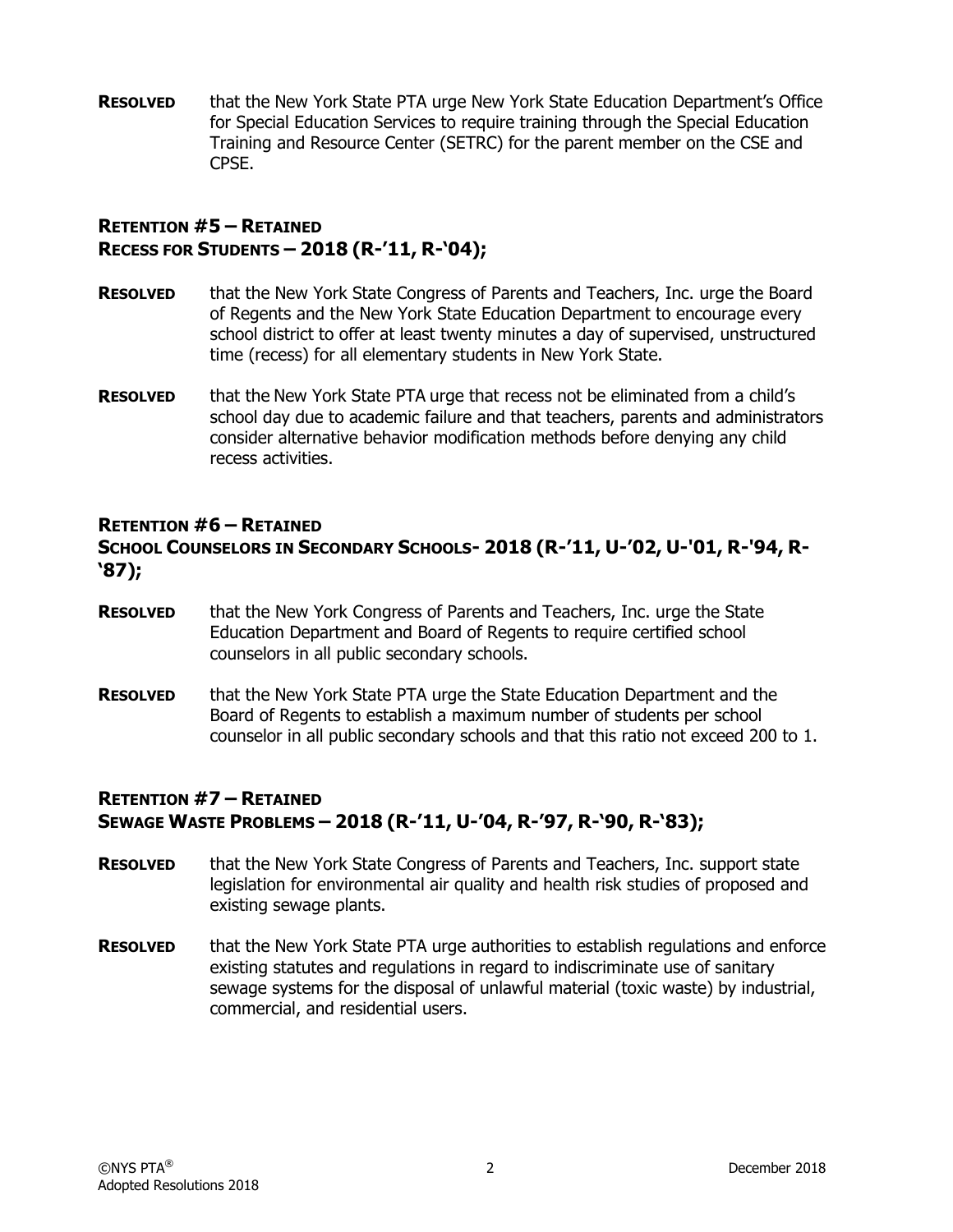#### **RETENTION #8 – RETAINED TOXIC ART SUPPLIES – 2018 (R-'11, U-'04, R-'97, R-'90, R-'83);**

- **RESOLVED** that the New York State Congress of Parents and Teachers, Inc. urge school districts to evaluate the art products used in their schools and to seek removal of such products as may be necessary for the health and safety of students.
- **RESOLVED** that the New York State PTA work to educate parents and community members about how to identify unsafe or toxic art supplies.

#### **RETENTION #9 – RETAINED MANDATED DEADLINE FOR STATE BUDGET– 2018 (R-'11, R-'04, R-'97);**

- **RESOLVED** that the New York State Congress of Parents and Teachers, Inc.'s units and councils educate their community about the effects of a late state budget on its school district.
- **RESOLVED** that the New York State PTA's units and councils urge the legislature to meet its constitutional duty by passing the budget on time.

#### **RETENTION #10 – RETAINED LEVELING UP LOW WEALTH DISTRICTS – 2018 (R-'11, R-'04, R-'97, R-'90, R-'83);**

**RESOLVED** that the New York State Congress of Parents and Teachers, Inc. continue to support state aid formulas that provide for more equitable educational opportunity by leveling up the low wealth districts.

#### **RETENTION #11 – RETAINED HEAD INJURIES – 2018 (R-'11, U-'04, R-'97);**

- **RESOLVED** that the New York State Congress of Parents and Teachers, Inc. seek and support legislation establishing a state tracking system for head injuries in all children and students and a record that would follow each child and student from year to year.
- **RESOLVED** that the New York State PTA urge local school districts and community athletic organizations to include the addition of head injuries on health summaries and yearly physical forms.
- **RESOLVED** that the New York State PTA local units and councils educate their communities on the dangers of head injuries.

### **RETENTION #12 – RETAINED INERT INGREDIENT LISTING ON PESTICIDE PRODUCTS – 2018 (R-'11, R-'04, R-'97);**

**RESOLVED** that the New York State Congress of Parents and Teachers, Inc. urge and support legislation which would require pesticide manufacturers and formulators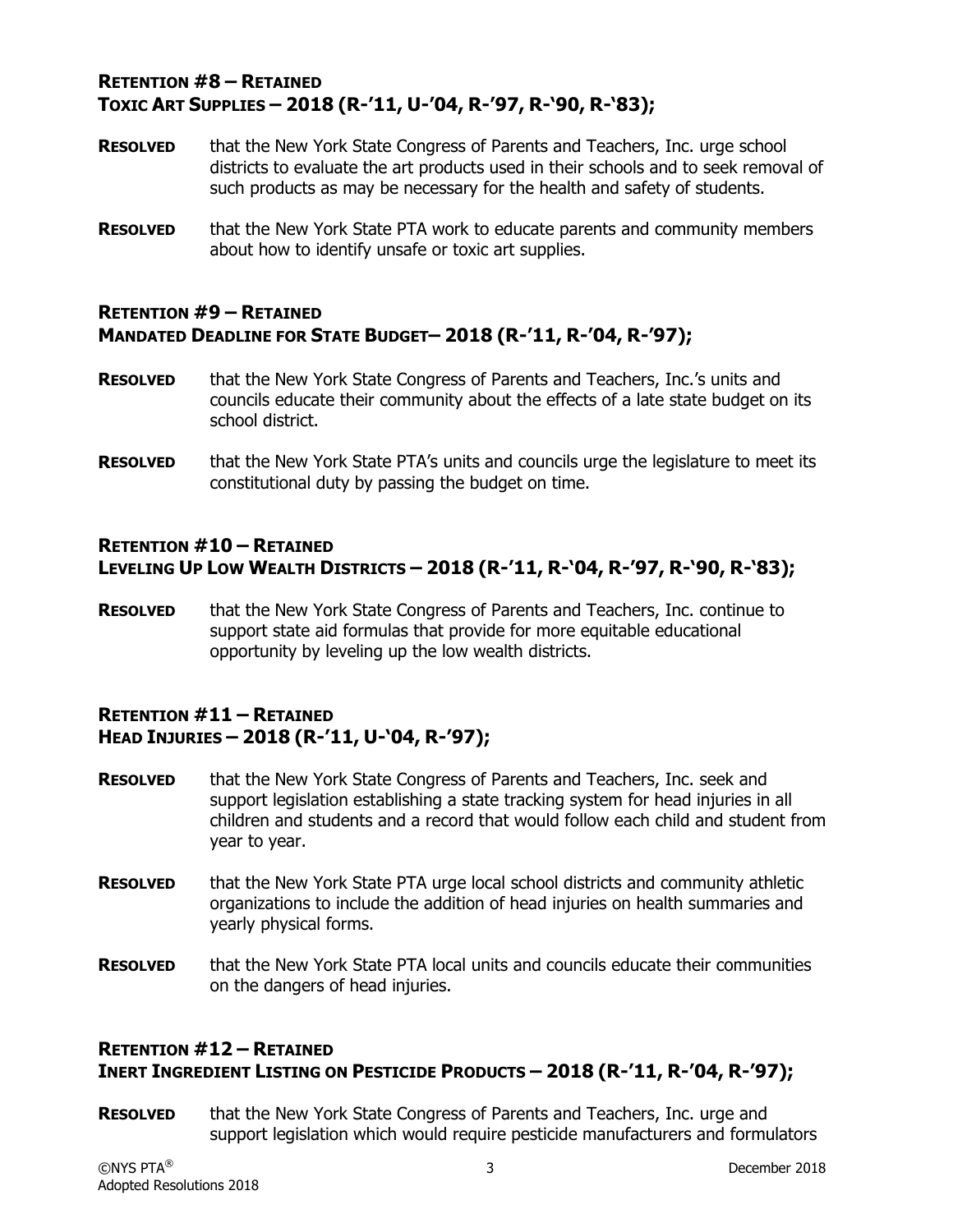to disclose by product labeling the total composition of pesticide products including each inert ingredient in the formulation.

#### **RETENTION #13 – RETAINED CPR/AED AND FIRST AID – 2018 (R-'11, R-'04, U-'97, R-'90, R-'83);**

**RESOLVED** that the New York State Congress of Parents and Teachers, Inc. encourage the New York State Education Department to require, and encourage funding for, all schools to provide the opportunity for all school personnel to receive annual training in cardio-pulmonary resuscitation (CPR)/automated external defibrillation (AED) and first aid.

#### **RETENTION #14 – RETAINED RAPID WEIGHT LOSS/GAIN DIETS – 2018 (R-'11, R-'04, R-'97, R-'90, R-'83);**

- **RESOLVED** that the New York State Congress of Parents and Teachers, Inc. encourage school districts to include as part of nutrition education the possible health hazards of rapid weight loss diets.
- **RESOLVED** that coaches not encourage rapid weight loss or gain for participation in sports programs.

### **RETENTION #15 – RETAINED FINGERPRINTING CHILDREN – 2018 (R-'11, R-'04, R-'97, R-'90, R-'83);**

**RESOLVED** that the New York State Congress of Parents and Teachers, Inc., in areas where fingerprinting programs are to be implemented, urge the local units and councils to adopt the following guidelines: (1) Seek advice and cooperation from police departments so that fingerprints are taken properly. (2) Program should be arranged for other than school hours (evenings or Saturday) so that there is no possibility of fingerprinting a child without a parent's or guardian's permission. (3) A parent or guardian must accompany the child to the fingerprinting program. (4) All sets of fingerprints should be retained by the parent or guardian, thus avoiding conflicts over lost fingerprints or any question of improper use of fingerprints. (5) The cost of the program, if possible, should be defrayed by nominal fees. (6) Parent or guardian should be advised of how best to retain fingerprint records.

#### **RETENTION #16 – RETAINED LIMITING CHILD LABOR – 2018 (R-'11, U-'04, R-'97, U-'90);**

**RESOLVED** that the New York State PTA urge its units and councils to inform parents of the existing child labor laws and the effects of inappropriate work experience on the education, social development, safety and health of our children.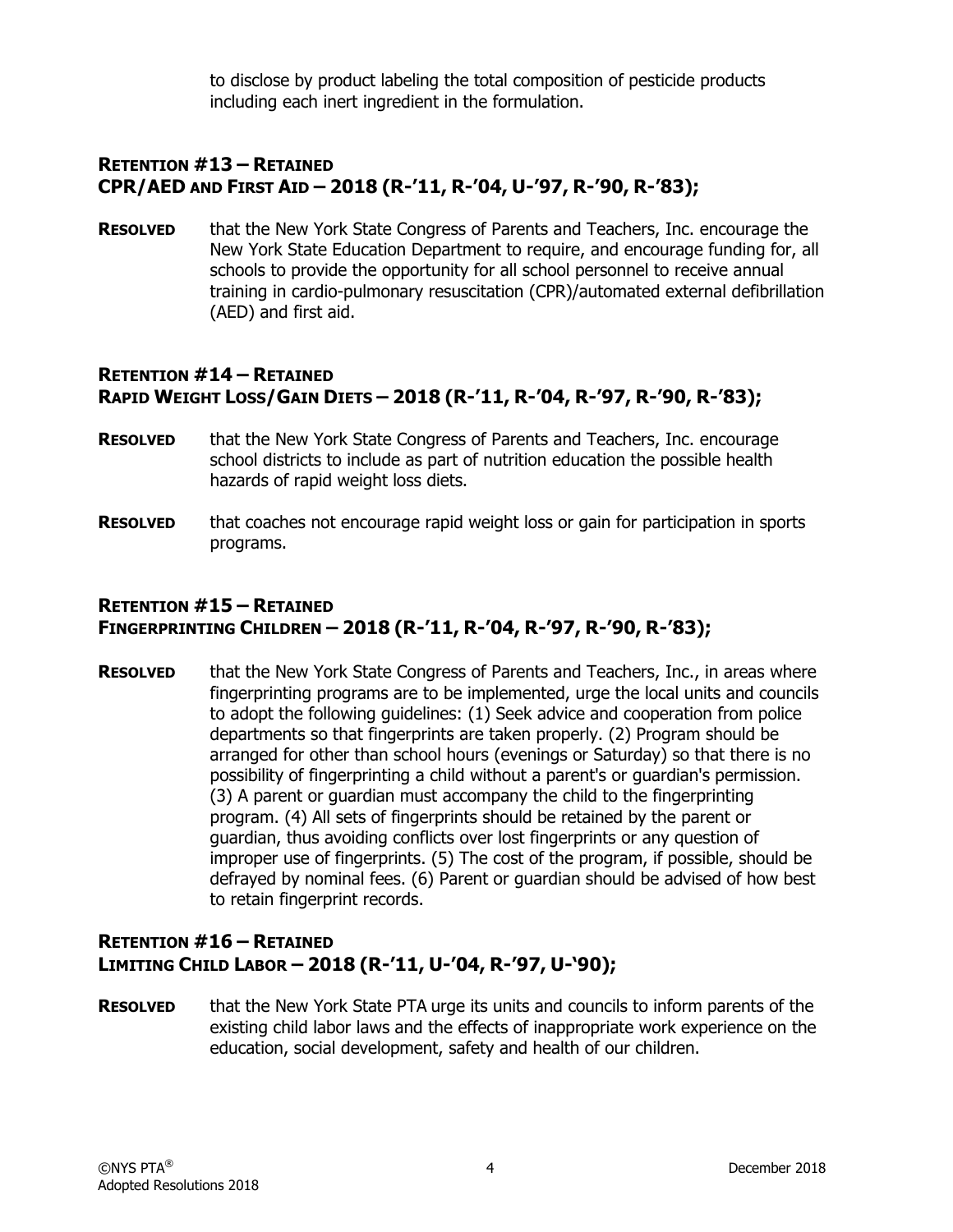#### **RETENTION #17 – RETAINED TRAFFIC LIGHT INSTALLATION AT SCHOOLS WHICH ARE LOCATED ON STATE OWNED ROADS – 2018 (R-'11, R-'04, U-'97, R-'90);**

**RESOLVED** that New York State Congress of Parents and Teachers, Inc. support the passage of legislation that would enable the Dept. of Transportation (DOT) to expend funds for the installation and maintenance of traffic lights at schools which are located on state owned roads.

#### **RETENTION #18 – RETAINED EMERGENCY TELEPHONE NUMBER 911 – 2018 (R-'11, R-'04, R-'97, R-'90, R-'83);**

**RESOLVED** that New York State Congress of Parents and Teachers, Inc. urge its units, councils, and districts to disseminate information to its members regarding the emergency telephone number 911, both its proper use and precautions about misuse.

#### **RETENTION #19 – RETAINED YOUTH CAMP SAFETY – 2018 (R-'11, R-'04, R-'97, R-'90, R-'83);**

**RESOLVED** that New York State Congress of Parents and Teachers, Inc. support the passage of a federal youth camp safety act.

### **RETENTION #20 – RETAINED HAZARDS FROM LAND, WATER, AIR, NOISE, AND LIGHT POLLUTION – 2018 (R-'10, U- '03, U-'96, R-'89, U-'82);**

**RESOLVED** that New York State Congress of Parents and Teachers, Inc. support federal and state programs such as the Clean Air Act, Clean Water Act, the "Super Fund" and the Resource Conservation and Recovery Act.

# **UPDATES**

#### **UPDATE 1 – ADOPTED AS PRESENTED HEALTHY SCHOOL FOODS – 2018 (U-'11, R-'04);**

- **RESOLVED** that the New York State Congress of Parents and Teachers, Inc. support initiatives that would encourage local school districts to provide optional plantbased vegetarian and vegan school entrees and nutrition education materials and instruction; eliminate high calorie, high fat, low nutrition desserts from the menu; eliminate a la carte and vending items that are low nutrient, high calorie, high fat or high sodium and replace them with high nutrient and generally low calorie items; and support Farm to School programs, including organic foods where possible.
- **RESOLVED** that the New York State PTA encourage its units/councils to educate parents and school district staff about healthy eating patterns, including plant-based entrees.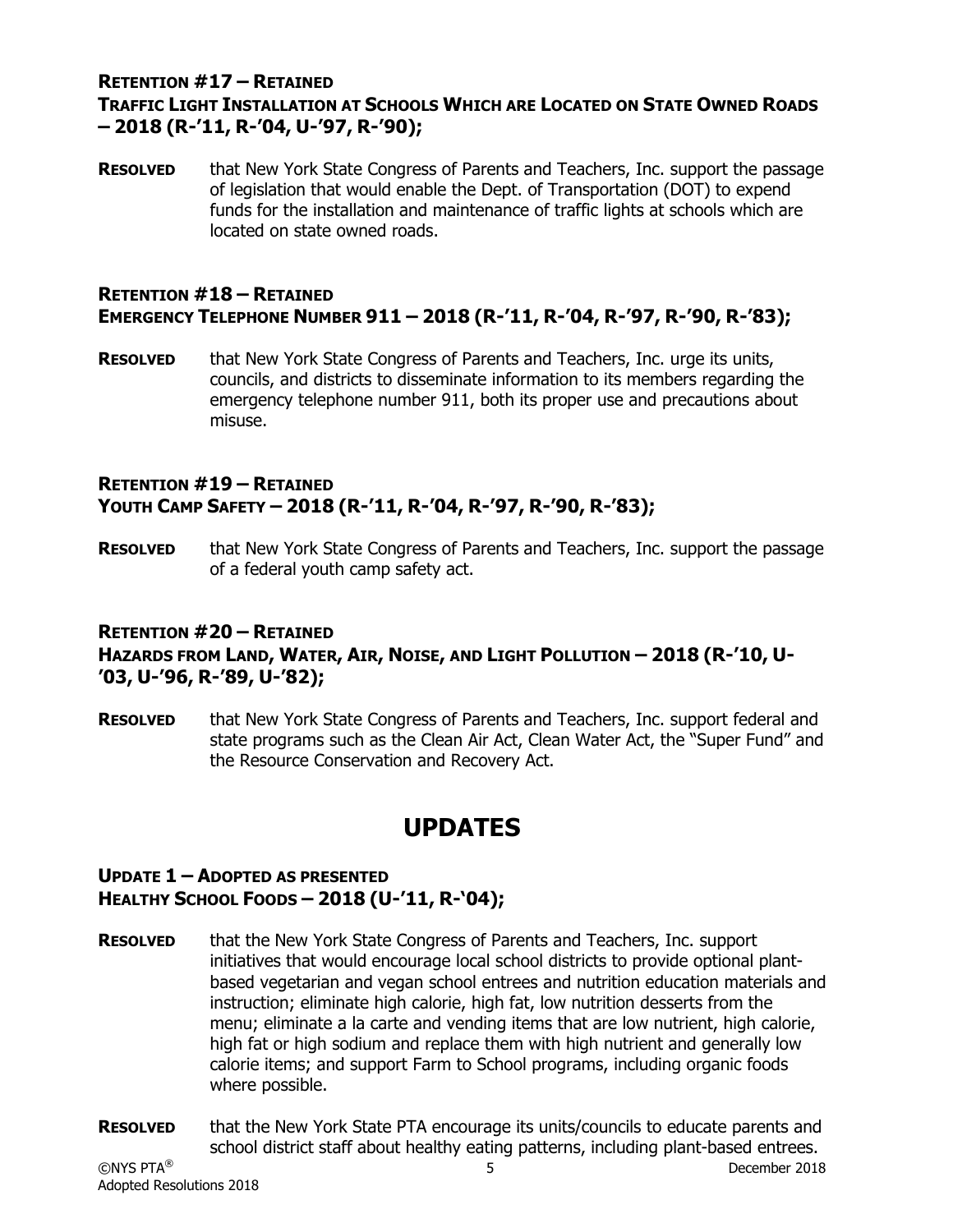**RESOLVED** that the New York State PTA urge its units/councils to participate in the decision making about implementing, within their own schools and school districts, healthy choices, such as plant-based vegetarian or vegan, in school lunch programs.

#### **UPDATE #2 – ADOPTED AS PRESENTED TO REQUIRE COMMITTEES ON SCHOOL HEALTH AS A MEANS OF EFFECTIVELY USING SCHOOL TIME – 2018 (U-'11, R-'04, R-'97);**

**RESOLVED** that the New York State Congress of Parents and Teachers, Inc. urge the Board of Regents and the State Education Department to require every school district to establish a district wide comprehensive school health and wellness advisory committee which would include health and education professionals, parents, community leaders, and other stakeholders.

#### **UPDATE #3 – ADOPTED AS PRESENTED MISSING AND EXPLOITED CHILDREN – 2018 (U-'11, U-'04, R-'97, R-'90, R-'83);**

**RESOLVED** that the New York State Congress of Parents and Teachers, Inc. inform its members of the provisions of legislation regarding missing and exploited children, such as the Bringing Missing Children Home Act, the Preventing Sex Trafficking and Strengthening Families Act, the Kevin and Avonte's Law, and Amber Alerts.

#### **UPDATE #4 – ADOPTED AS PRESENTED SCHOOL PRAYER AMENDMENT – 2018 (U-'11, R-'04, R-'97, R-'90, R-'83);**

**RESOLVED** that New York State Congress of Parents and Teachers, Inc. oppose a constitutional amendment that mandates organized prayer in public schools.

#### **UPDATE #5 – ADOPTED AS PRESENTED SEAT BELT USAGE ON SCHOOL BUSES – 2018 (U-'11, R-'04, R-'97, R-'90, R-'83);**

- **RESOLVED** that New York State Congress of Parents and Teachers, Inc. encourage its units and councils to support the use of seat belts on all school buses.
- **RESOLVED** that the New York State Congress of Parents and Teachers, Inc. seek and support federal legislation to require seat belts on school buses.

### **UPDATE #6 – ADOPTED AS PRESENTED SAFETY ITEMS ON SCHOOL BUSES – 2018 (U-'11, U-'04, R-'97, R-'90, R-'83);**

**RESOLVED** that New York State Congress of Parents and Teachers, Inc. urge school districts to purchase and/or contract for school buses with optional safety equipment, such as video cameras, two-way radios, external strobe lights, and Child Safety Alarm Systems.